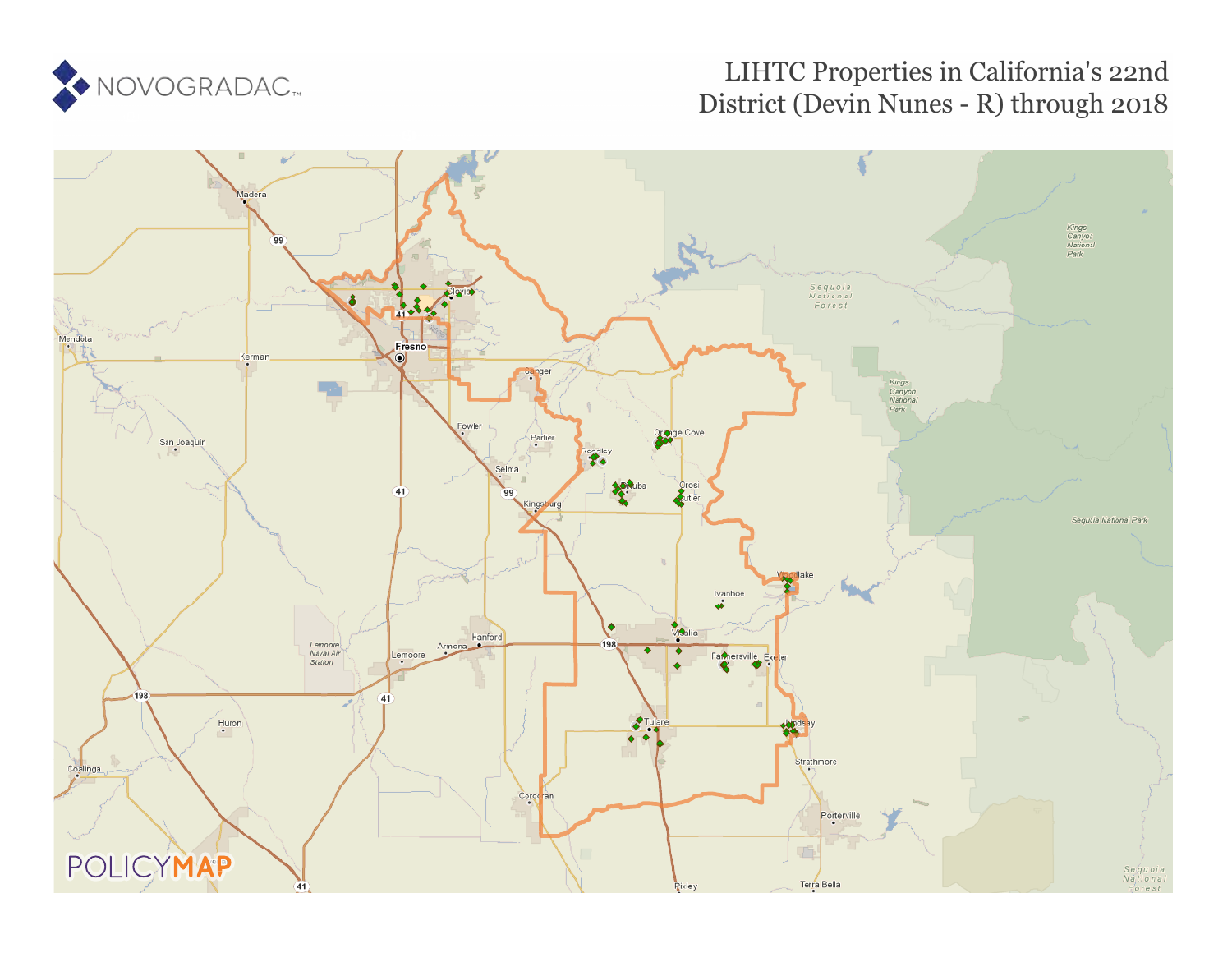| <b>Project Name</b>                         | <b>Address</b>                                                        | <b>City</b>    | <b>State</b> | <b>Zip Code</b> | Nonprofit<br><b>Sponsor</b> | <b>Allocation</b><br>Year | Annual<br><b>Allocated</b><br>Amount | in Service | <b>Year Placed Construction</b><br><b>Type</b> | <b>Total</b><br><b>Units</b> | Low<br><b>Income</b><br><b>Units</b> | <b>Rent or</b><br>Income<br><b>Ceiling</b> | <b>Credit</b><br><b>Percentag Exempt</b><br>$\bullet$ | Tax-<br><b>Bond</b> | <b>HUD Multi-</b><br><b>Family</b><br><b>Financing/Rent</b><br>al Assistance |
|---------------------------------------------|-----------------------------------------------------------------------|----------------|--------------|-----------------|-----------------------------|---------------------------|--------------------------------------|------------|------------------------------------------------|------------------------------|--------------------------------------|--------------------------------------------|-------------------------------------------------------|---------------------|------------------------------------------------------------------------------|
| LEXINGTON SQUARE MINNEWAWA CLOVIS           | 1300<br>AVE                                                           |                | CA           | 93612           | No                          | 1998                      | \$217,332                            | 1999       | Acquisition and<br>Rehab                       | 130                          | 128                                  | 60% AMGI                                   | 30%<br>present<br>value                               | Yes                 |                                                                              |
| <b>CEDAR TREE APTS</b>                      | $1755\,\mathrm{E}$ ROBERTS AVE FRESNO                                 |                | CA           | 93710           | $\mathbf{No}$               | 1998                      | \$177,670                            | 1999       | Acquisition and<br>Rehab                       | 143                          | 143                                  | 60% AMGI                                   | 30%<br>present<br>value                               | Yes                 |                                                                              |
| <b>CLOVIS SENIOR APTS</b>                   | 88 N DEWITT CLOVIS                                                    |                | CA           | 93612           | No                          | 1998                      | \$285,000                            | 1999       | <b>New Construction</b>                        | 101                          | 101                                  | 60% AMGI                                   | 30%<br>present<br>value                               | Yes                 |                                                                              |
| WHISPERING<br><b>WOODS</b>                  | $5241\,\mathrm{N}\,\mathrm{FRESNO}$ $_{\mathrm{FRESNO}}$<br><b>ST</b> |                | CA           | 93710           | No                          | 1998                      | \$704,722                            | 1999       | Acquisition and<br>Rehab                       | 406                          | 402                                  | 60% AMGI                                   | 30%<br>present<br>value                               | Yes                 |                                                                              |
| WOODLAKE GARDEN 705 W<br><b>APTS</b>        | SEQUOIA AVE WOODLAKE                                                  |                | CA           | 93286           | No                          | 1989                      | \$78,491                             | 1991       | Acquisition and<br>Rehab                       | 48                           | 48                                   | 60% AMGI                                   | 70%<br>present<br>value                               | No                  |                                                                              |
| COTTONWOOD<br><b>GROVE</b>                  | $732$ N CLOVIS<br>AVE                                                 | <b>CLOVIS</b>  | CA           | 93611           | No                          | 1991                      | \$58,067                             | 1992       | <b>New Construction</b>                        | 150                          | 30                                   | 50% AMGI                                   | 70%<br>present<br>value                               | No                  |                                                                              |
| <b>DINUBA MANOR</b>                         | 1333 S GREENE DINUBA<br><b>AVE</b>                                    |                | CA           | 93618           | No                          | 1991                      | \$141,174                            | 1992       | <b>New Construction</b>                        | 24                           | 24                                   | 60% AMGI                                   | 70%<br>present<br>value                               | No                  |                                                                              |
| <b>OAKWOOD II APTS</b>                      | 15756<br>PARADISE AVE IVANHOE                                         |                | CA           | 93235           | No                          | 1990                      | \$183,665                            | 1992       | <b>New Construction</b>                        | 54                           | 54                                   | 60% AMGI                                   | 70%<br>present<br>value                               | No                  |                                                                              |
| <b>CYPRESS COVE</b>                         | $1501\,\mathrm{E}\,\mathrm{CYPRESS}\,$ TULARE<br><b>AVE</b>           |                | CA           | 93274           | No                          | 1992                      | \$310,310                            | 1993       | <b>New Construction</b>                        | 52                           | 52                                   | 60% AMGI                                   | 70%<br>present<br>value                               | No                  |                                                                              |
| <b>FAIRVIEW VILLAGE</b>                     | 630 LARK &<br>2910<br>HIGHLAND                                        | <b>VISALIA</b> | CA           |                 | No                          | 1993                      | \$73,648                             | 1994       | <b>New Construction</b>                        | 8                            | 8                                    | 60% AMGI                                   | 70%<br>present<br>value                               | No                  |                                                                              |
| <b>JACOB'S SQUARE</b>                       | 301 JACOB PL EXETER                                                   |                | CA           | 93221           | No                          | 1992                      | \$194,117                            | 1994       | <b>New Construction</b>                        | 45                           | 45                                   | 60% AMGI                                   | 70%<br>present<br>value                               | No                  |                                                                              |
| CAMBRIDGE COURT<br><b>APTS</b>              | 400 S<br><b>BLACKSTONE TULARE</b><br>ST                               |                | CA           | 93274           | No                          | 1998                      | \$552,159                            | 2000       | <b>New Construction</b>                        | 61                           | 60                                   | 60% AMGI                                   | 70%<br>present<br>value                               | No                  |                                                                              |
| <b>COLLEGE PARK APTS 1850 S</b><br>(DINUBA) | $\operatorname{COLLEGE}$ AVE                                          | <b>DINUBA</b>  | CA           | 93618           | No                          | 1998                      | \$141,564                            | 2000       | <b>New Construction</b>                        | 54                           | 53                                   | 60% AMGI                                   | 30 %<br>present<br>value                              | Yes                 |                                                                              |

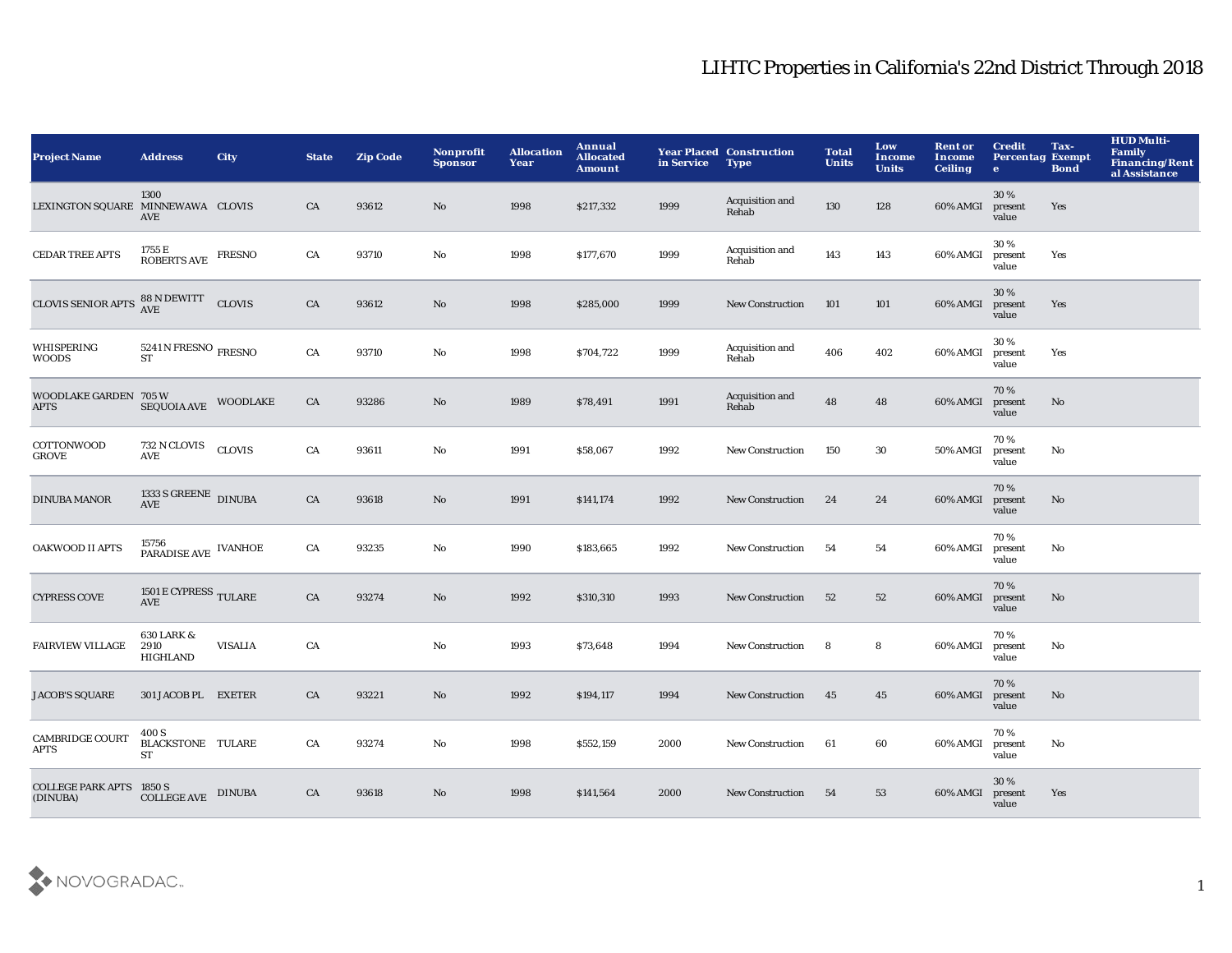| <b>Project Name</b>                  | <b>Address</b>                                 | <b>City</b>                  | <b>State</b> | <b>Zip Code</b> | Nonprofit<br><b>Sponsor</b> | <b>Allocation</b><br>Year | Annual<br><b>Allocated</b><br><b>Amount</b> | in Service           | <b>Year Placed Construction</b><br><b>Type</b> | <b>Total</b><br><b>Units</b> | Low<br><b>Income</b><br><b>Units</b> | <b>Rent or</b><br><b>Income</b><br><b>Ceiling</b> | <b>Credit</b><br><b>Percentag Exempt</b><br>$\bullet$ | Tax-<br><b>Bond</b> | <b>HUD Multi-</b><br>Family<br>Financing/Rent<br>al Assistance |
|--------------------------------------|------------------------------------------------|------------------------------|--------------|-----------------|-----------------------------|---------------------------|---------------------------------------------|----------------------|------------------------------------------------|------------------------------|--------------------------------------|---------------------------------------------------|-------------------------------------------------------|---------------------|----------------------------------------------------------------|
| <b>KIMBALL COURT</b>                 | 303 W<br><b>KIMBALL AVE</b>                    | <b>VISALIA</b>               | CA           | 93277           | No                          | 2001                      | \$206,354                                   | 2000                 | <b>New Construction</b>                        | 95                           | 94                                   | 60% AMGI                                          | 30%<br>present<br>value                               | Yes                 |                                                                |
| PABLO RODRIGUEZ<br>PLAZA APTS        | <b>1550 S AVE</b>                              | <b>ORANGE COVE</b>           | CA           | 93646           | No                          | 1998                      | \$716,915                                   | 2000                 | <b>New Construction</b>                        | 81                           | 80                                   | 60% AMGI                                          | 70%<br>present<br>value                               | No                  |                                                                |
| <b>CANYON SPRINGS</b><br><b>APTS</b> | 6185 N<br><b>FIGARDEN DR</b>                   | <b>FRESNO</b>                | CA           | 93722           | No                          | 2002                      | \$90,365                                    | 2004                 | <b>New Construction</b>                        | 138                          | 29                                   | 50% AMGI                                          | 30%<br>present<br>value                               | Yes                 |                                                                |
| <b>COVENTRY PLACE</b><br><b>APTS</b> | 190 N<br><b>COVENTRY</b><br>AVE                | <b>CLOVIS</b>                | CA           | 93611           | No                          | 2002                      | \$113,628                                   | 2004                 | <b>New Construction</b>                        | 140                          | 28                                   | 50% AMGI                                          | 30%<br>present<br>value                               | Yes                 |                                                                |
| <b>NORTH PARK I APTS</b>             | 1655 N<br><b>CRAWFORD</b><br>AVE               | <b>DINUBA</b>                | CA           | 93618           | No                          | 2002                      | \$217,422                                   | 2004                 | <b>New Construction</b>                        | 80                           | 79                                   | 60% AMGI                                          | 30%<br>present<br>value                               | Yes                 |                                                                |
| <b>PARK CREEK</b><br><b>VILLAGE</b>  | 398 W<br>WALNUT AVE                            | FARMERSVILLE CA              |              | 93223           | No                          | 2003                      | \$487,773                                   | 2004                 | <b>New Construction</b>                        | 48                           | 47                                   | 60% AMGI                                          | 70%<br>present<br>value                               | No                  |                                                                |
| PARKSIDE VILLAGE<br><b>APTS</b>      | 1151 N VILLA<br>AVE                            | <b>DINUBA</b>                | CA           | 93618           | No                          | 2003                      | \$168,987                                   | 2004                 | Acquisition and<br>Rehab                       | 76                           | 75                                   | 60% AMGI                                          | 30%<br>present<br>value                               | Yes                 |                                                                |
| <b>MAPLEWOOD</b>                     | $2060\,\mathrm{E}\,\mathrm{SPRUCE}$ FRESNO AVE |                              | CA           | 93720           | No                          | 1994                      | \$826,665                                   | 1995                 | <b>New Construction</b>                        | 100                          | 100                                  | 60% AMGI                                          | 70%<br>present<br>value                               | No                  |                                                                |
| ORCHARD VILLAGE<br><b>APTS</b>       | <b>1555 S AVE</b>                              | <b>ORANGE COVE</b>           | CA           | 93646           | No                          | 1993                      | \$1,230,453                                 | 1995                 | <b>New Construction</b>                        | 188                          | 188                                  | 60% AMGI                                          | 70%<br>present<br>value                               | No                  |                                                                |
| <b>SHASTA VILLA APTS</b>             | <b>AVE</b>                                     | 232 N SHASTA FARMERSVILLE CA |              | 93223           | No                          | 1994                      | \$57,686                                    | 1995                 | <b>New Construction</b>                        | 20                           | 20                                   | 60% AMGI                                          | 30%<br>present<br>value                               | Yes                 |                                                                |
| <b>SOUTHCOVE APTS</b>                | <b>1355 S AVE</b>                              | <b>ORANGE COVE</b>           | CA           | 93646           | No                          | 1993                      | \$358,421                                   | 1995                 | <b>New Construction</b>                        | 54                           | 54                                   | 60% AMGI                                          | 70%<br>present<br>value                               | No                  |                                                                |
| <b>REEDLEY ELDERLY</b>               | <b>172 S E AVE</b>                             | <b>REEDLEY</b>               | CA           | 93654           |                             | 1988                      | \$0                                         | Insufficient<br>Data | Not Indicated                                  | 23                           | 23                                   |                                                   | Not<br>Indicated                                      |                     |                                                                |
| <b>KINGS RIVER</b><br><b>COMMONS</b> | 2020 E<br><b>DINUBA AVE</b>                    | <b>REEDLEY</b>               | CA           | 93654           |                             | 2013                      | \$0                                         | Insufficient<br>Data | Not Indicated                                  | 60                           | $\bf{0}$                             |                                                   | Not<br>Indicated                                      |                     |                                                                |

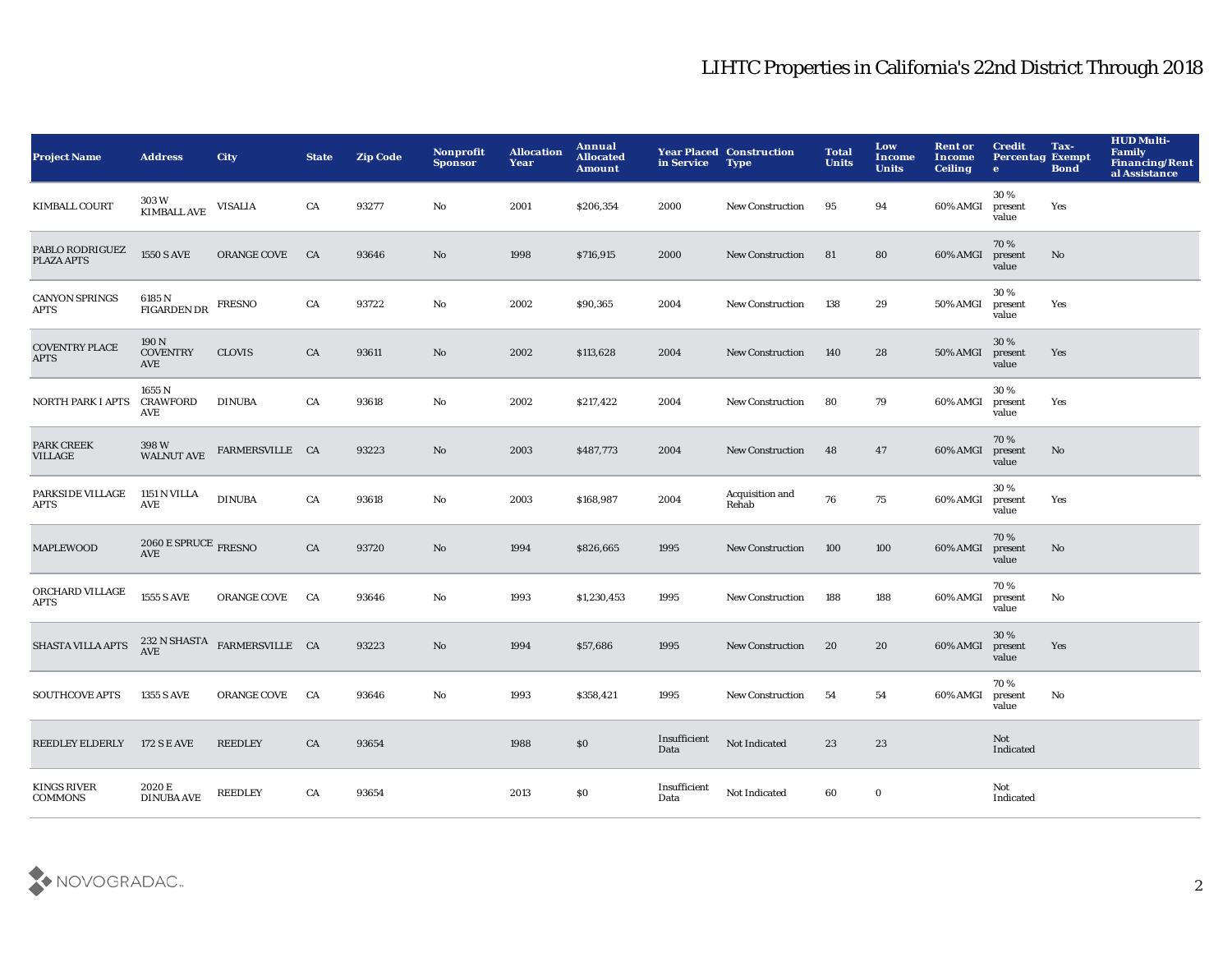| <b>Project Name</b>                                                                 | <b>Address</b>                                         | <b>City</b>     | <b>State</b> | <b>Zip Code</b> | Nonprofit<br><b>Sponsor</b> | <b>Allocation</b><br>Year | Annual<br><b>Allocated</b><br><b>Amount</b> | in Service           | <b>Year Placed Construction</b><br><b>Type</b> | <b>Total</b><br><b>Units</b> | Low<br>Income<br><b>Units</b> | <b>Rent or</b><br>Income<br><b>Ceiling</b> | <b>Credit</b><br><b>Percentag Exempt</b><br>$\bullet$ | Tax-<br><b>Bond</b> | <b>HUD Multi-</b><br>Family<br><b>Financing/Rent</b><br>al Assistance |
|-------------------------------------------------------------------------------------|--------------------------------------------------------|-----------------|--------------|-----------------|-----------------------------|---------------------------|---------------------------------------------|----------------------|------------------------------------------------|------------------------------|-------------------------------|--------------------------------------------|-------------------------------------------------------|---------------------|-----------------------------------------------------------------------|
| ORANGE COVE<br>RENTAL ASSISTANCE 791 I ST<br><b>DEMONSTRATION</b><br>(RAD) (SITE A) |                                                        | ORANGE COVE     | CA           | 93646           |                             | 2013                      | $\$0$                                       | Insufficient<br>Data | Not Indicated                                  | 90                           | $\bf{0}$                      |                                            | Not<br>Indicated                                      |                     |                                                                       |
| <b>SEQUIOA VILLAS</b>                                                               | 780 SEQUOIA<br>AVE                                     | <b>LINDSAY</b>  | CA           | 93247           |                             | 2012                      | $\$0$                                       | Insufficient<br>Data | Not Indicated                                  | 19                           | $\mathbf 0$                   |                                            | Not<br>Indicated                                      |                     |                                                                       |
| <b>GREENE STREET</b><br><b>TOWNHOMES</b>                                            | 1600 S GREENE DINUBA<br>AVE                            |                 | CA           | 93618           | No                          | 2000                      | \$308,450                                   | 2001                 | <b>New Construction</b>                        | 36                           | 28                            | 60% AMGI                                   | 70%<br>present<br>value                               | $\mathbf{No}$       |                                                                       |
| <b>VILLA DE</b><br><b>GUADALUPE (OROSI)</b>                                         | 12554 AVE 408 OROSI                                    |                 | CA           | 93647           | No                          | 2000                      | \$504,725                                   | 2001                 | New Construction                               | 60                           | 59                            | 60% AMGI                                   | 70%<br>present<br>value                               | No                  |                                                                       |
| <b>WILLOWBROOK</b>                                                                  | 1916 N<br>THOMAS CT                                    | <b>VISALIA</b>  | CA           | 93292           | $\mathbf{N}\mathbf{o}$      | 1996                      | \$61,417                                    | 1996                 | <b>New Construction</b>                        | 10                           | 10                            | 60% AMGI                                   | 70%<br>present<br>value                               | No                  |                                                                       |
| MT WHITNEY PLAZA                                                                    | $^{181\,\mathrm{E}}_{\,\mathrm{HONOLULU\,ST}}$ LINDSAY |                 | CA           | 93247           | $\rm No$                    | 1994                      | \$228,541                                   | 1996                 | Acquisition and<br>Rehab                       | 29                           | 29                            | 60% AMGI                                   | 70 %<br>present<br>value                              | $\mathbf {No}$      |                                                                       |
| <b>VALENCIA HOUSE</b>                                                               | 248 S<br><b>VALENCIA</b><br><b>BLVD</b>                | <b>WOODLAKE</b> | ${\rm CA}$   | 93286           | No                          | 1994                      | \$252,177                                   | 1996                 | New Construction                               | 47                           | 46                            | 60% AMGI                                   | 70%<br>present<br>value                               | $\mathbf{No}$       |                                                                       |
| VIKING VILLAGE                                                                      | 4250N<br><b>CHESTNUT</b><br>AVE                        | <b>FRESNO</b>   | CA           | 93726           |                             | 2013                      | \$0                                         | Insufficient<br>Data | Not Indicated                                  | 40                           | $\bf{0}$                      |                                            | Not<br>Indicated                                      |                     |                                                                       |
| 230 W FIR AVE                                                                       | 230 W FIR AVE PINEDALE                                 |                 | CA           | 93650           | No                          | 1988                      | \$3,703                                     | 1988                 | Acquisition and<br>Rehab                       | $\mathbf{1}$                 | $\mathbf{1}$                  | 60% AMGI                                   | 70%<br>present<br>value                               | $\mathbf{No}$       |                                                                       |
| <b>EXETER APTS</b>                                                                  | 855 W VISALIA $\,$ EXETER<br>RD                        |                 | ${\rm CA}$   | 93221           | $\mathbf{N}\mathbf{o}$      | 1988                      | \$118,331                                   | 1988                 | <b>New Construction</b>                        | 58                           | 58                            | 60% AMGI                                   | 70%<br>present<br>value                               | No                  |                                                                       |
| <b>EXETER SENIOR</b><br><b>VILLA</b>                                                | 655 VINE ST                                            | <b>EXETER</b>   | CA           | 93221           | No                          | 1988                      | \$70,862                                    | 1988                 | <b>New Construction</b>                        | 44                           | 44                            | 60% AMGI                                   | 70%<br>present<br>value                               | No                  |                                                                       |
| <b>MINARETS</b>                                                                     | 262W<br><b>MINARETS</b><br>AVE                         | <b>PINEDALE</b> | CA           | 93650           | No                          | 1988                      | \$3,861                                     | 1988                 | Acquisition and<br>Rehab                       | $\mathbf{1}$                 | $\mathbf{1}$                  | 60% AMGI                                   | 70%<br>present<br>value                               | No                  |                                                                       |
| <b>RIVERLAND APTS</b>                                                               | 990E<br>SPRINGFIELD REEDLEY<br><b>AVE</b>              |                 | CA           | 93654           | No                          | 1988                      | \$137,638                                   | 1988                 | <b>New Construction</b>                        | 75                           | 75                            | 60% AMGI                                   | 70%<br>present<br>value                               | No                  |                                                                       |

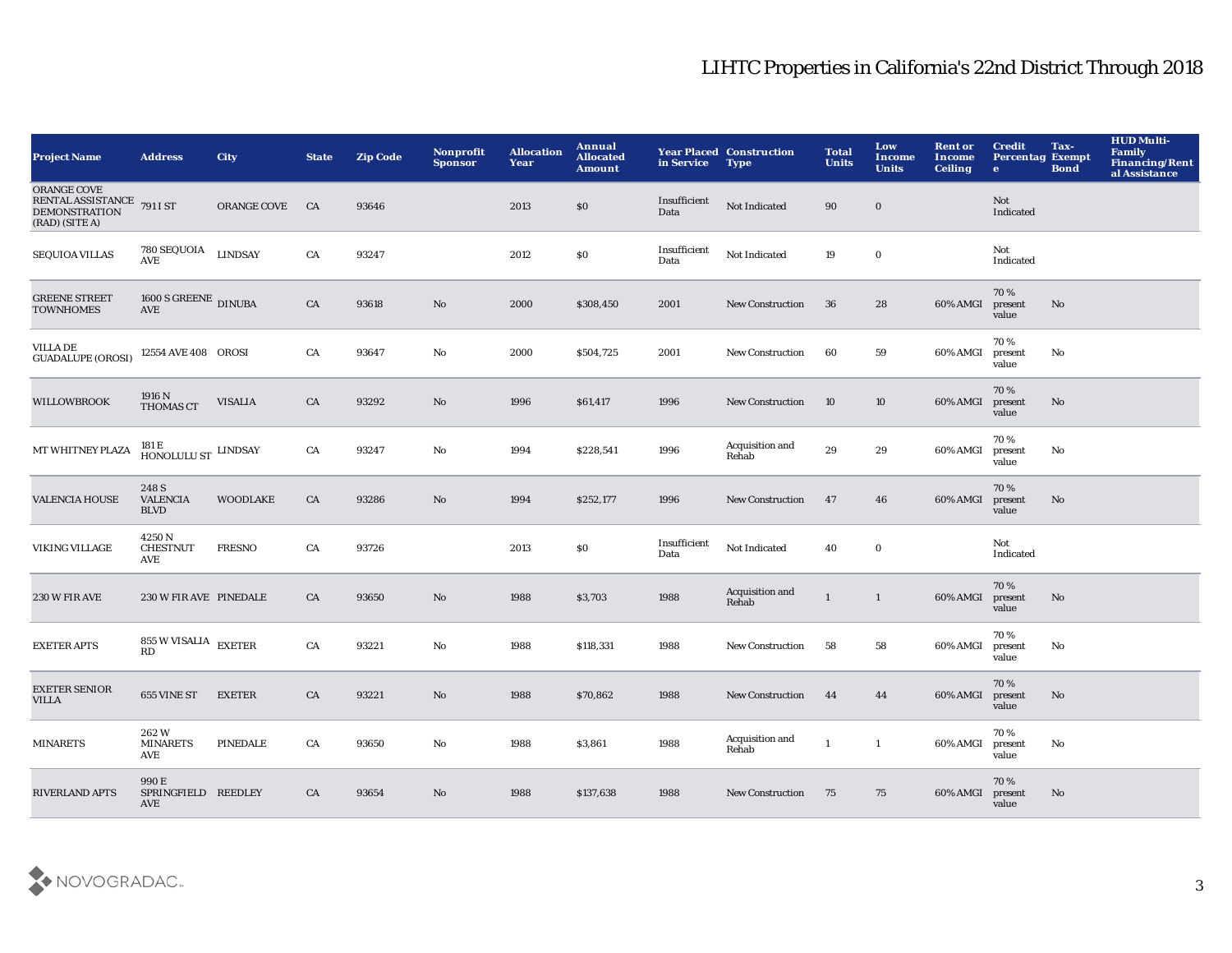| <b>Project Name</b>                    | <b>Address</b>                              | <b>City</b>                  | <b>State</b> | <b>Zip Code</b> | Nonprofit<br><b>Sponsor</b> | <b>Allocation</b><br>Year | Annual<br><b>Allocated</b><br><b>Amount</b> | in Service | <b>Year Placed Construction</b><br><b>Type</b> | <b>Total</b><br><b>Units</b> | Low<br><b>Income</b><br><b>Units</b> | <b>Rent or</b><br><b>Income</b><br><b>Ceiling</b> | <b>Credit</b><br><b>Percentag Exempt</b><br>$\bullet$ | Tax-<br><b>Bond</b>    | <b>HUD Multi-</b><br>Family<br><b>Financing/Rent</b><br>al Assistance |
|----------------------------------------|---------------------------------------------|------------------------------|--------------|-----------------|-----------------------------|---------------------------|---------------------------------------------|------------|------------------------------------------------|------------------------------|--------------------------------------|---------------------------------------------------|-------------------------------------------------------|------------------------|-----------------------------------------------------------------------|
| DELTA VISTA MANOR 701 ASH AVE          |                                             | <b>LINDSAY</b>               | CA           | 93247           | No                          | 1989                      | \$61,413                                    | 1989       | Acquisition and<br>Rehab                       | 39                           | 39                                   | 60% AMGI                                          | 70%<br>present<br>value                               | No                     |                                                                       |
| <b>FRESNO EMERALD</b><br>PALMS         | 4402W<br><b>AVALON AVE</b>                  | <b>FRESNO</b>                | CA           | 93722           | No                          | 1989                      | \$206,257                                   | 1989       | Acquisition and<br>Rehab                       | 33                           | 33                                   | 60% AMGI                                          | 70%<br>present<br>value                               | No                     |                                                                       |
| <b>GOSHEN VILLAGE</b>                  | 30940 RD 72                                 | <b>VISALIA</b>               | ${\rm CA}$   | 93291           | No                          | 2001                      | \$570,783                                   | 2002       | <b>New Construction</b>                        | 64                           | 63                                   | 60% AMGI                                          | 70%<br>present<br>value                               | No                     |                                                                       |
| <b>COUNTRY MANOR</b>                   | 955 N A ST                                  | <b>TULARE</b>                | CA           | 93274           | No                          | 1996                      | \$259,867                                   | 1998       | <b>New Construction</b>                        | 40                           | 39                                   | 60% AMGI                                          | 70%<br>present<br>value                               | No                     |                                                                       |
| <b>VILLAGE AT 9TH</b><br>APTS          | <b>5158 N NINTH</b><br>ST                   | <b>FRESNO</b>                | CA           | 93710           | No                          | 1998                      | \$330,704                                   | 1998       | Acquisition and<br>Rehab                       | 240                          | 239                                  | 60% AMGI                                          | 30%<br>present<br>value                               | Yes                    |                                                                       |
| <b>VILLAGE AT SHAW</b><br><b>APTS</b>  | 4885 N<br>RECREATION FRESNO<br>AVE          |                              | CA           | 93726           | No                          | 1998                      | \$305,332                                   | 1998       | Acquisition and<br>Rehab                       | 204                          | 203                                  | 60% AMGI                                          | 30%<br>present<br>value                               | Yes                    |                                                                       |
| <b>GATEWAY VILLAGE II</b>              | <b>AVE</b>                                  | 200 N STEVEN FARMERSVILLE CA |              | 93223           | No                          | 2008                      | \$290,898                                   | 2009       | <b>New Construction</b>                        | 16                           | 16                                   | 60% AMGI                                          | 70%<br>present<br>value                               | No                     | No                                                                    |
| <b>SIERRA MEADOWS</b>                  | 107 E SIERRA<br>$\operatorname{AVE}$        | <b>FRESNO</b>                | CA           | 93710           | No                          | 1990                      | \$45,628                                    | 1990       | <b>New Construction</b>                        | 220                          | 44                                   | <b>50% AMGI</b>                                   | 70%<br>present<br>value                               | No                     |                                                                       |
| SIERRA RIDGE                           | 100 FOWLER<br>AVE                           | <b>CLOVIS</b>                | CA           | 93611           | No                          | 1990                      | \$41,787                                    | 1990       | New Construction                               | 180                          | 36                                   | 50% AMGI                                          | 70%<br>present<br>value                               | No                     |                                                                       |
| <b>ALTA VISTA APTS</b>                 | 41730 RD 128                                | OROSI                        | CA           | 93647           | No                          | 1989                      | \$70,769                                    | 1990       | Acquisition and<br>Rehab                       | 42                           | $42\,$                               | 60% AMGI                                          | 70%<br>present<br>value                               | $\mathbf{N}\mathbf{o}$ |                                                                       |
| FRESNO EMERALD<br><b>PALMS</b>         | 4418 W<br><b>AVALON AVE</b>                 | <b>FRESNO</b>                | CA           | 93722           | No                          | 1988                      | \$107,280                                   | 1990       | Acquisition and<br>Rehab                       | 18                           | 18                                   | 60% AMGI                                          | 70%<br>present<br>value                               | No                     |                                                                       |
| <b>PARKWOOD</b><br><b>MEADOWS NO 2</b> | 1184 S VETTER $\:$ TULARE<br><b>DR</b>      |                              | CA           | 93274           | No                          | 1988                      | \$16,506                                    | 1990       | Acquisition and<br>Rehab                       | $\boldsymbol{2}$             | $\boldsymbol{2}$                     | 60% AMGI                                          | 70%<br>present<br>value                               | No                     |                                                                       |
| <b>VISALIA GARDEN</b><br><b>VILLAS</b> | $4901\,\mathrm{W}$ CRENSHAW CT $\,$ VISALIA |                              | CA           | 93277           | No                          | 1988                      | \$198,300                                   | 1990       | Acquisition and<br>Rehab                       | 60                           | 60                                   | 60% AMGI                                          | 70%<br>present<br>value                               | No                     |                                                                       |

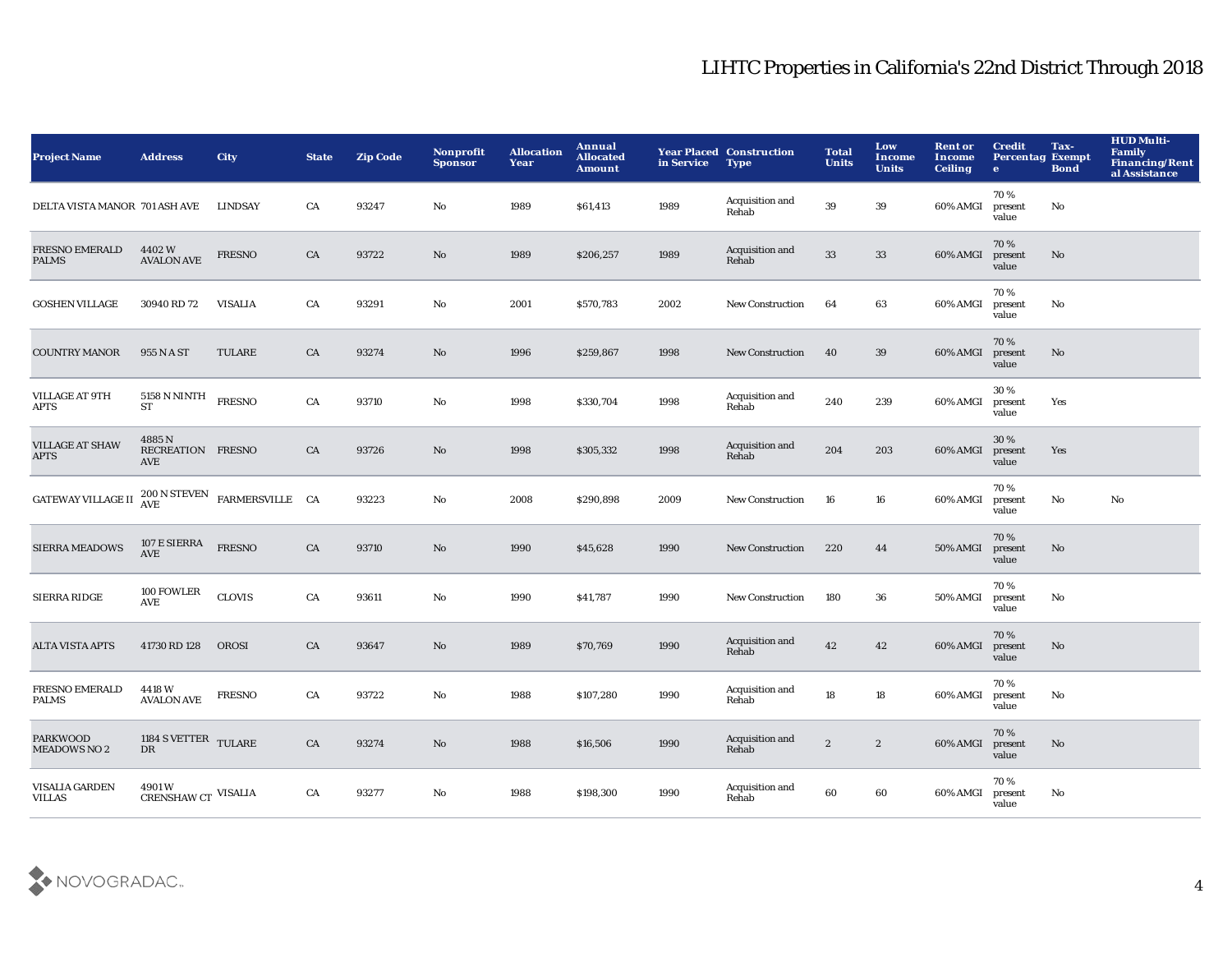| <b>Project Name</b>                                | <b>Address</b>                          | <b>City</b>                                         | <b>State</b> | <b>Zip Code</b> | <b>Nonprofit</b><br><b>Sponsor</b> | <b>Allocation</b><br>Year | Annual<br><b>Allocated</b><br><b>Amount</b> | in Service | <b>Year Placed Construction</b><br><b>Type</b> | <b>Total</b><br><b>Units</b> | Low<br>Income<br><b>Units</b> | <b>Rent or</b><br>Income<br><b>Ceiling</b> | <b>Credit</b><br><b>Percentag Exempt</b><br>$\bullet$ | Tax-<br><b>Bond</b>    | <b>HUD Multi-</b><br>Family<br><b>Financing/Rent</b><br>al Assistance |
|----------------------------------------------------|-----------------------------------------|-----------------------------------------------------|--------------|-----------------|------------------------------------|---------------------------|---------------------------------------------|------------|------------------------------------------------|------------------------------|-------------------------------|--------------------------------------------|-------------------------------------------------------|------------------------|-----------------------------------------------------------------------|
| <b>VILLA DEL REY APTS</b>                          |                                         | $244$ S $$\tt VENTURA\,AVE$ $\tt FARMERSVILLE\_CA$$ |              | 93223           | No                                 | 1991                      | \$66,669                                    | 1991       | <b>New Construction</b>                        | 36                           | 36                            | 60% AMGI                                   | 70%<br>present<br>value                               | No                     |                                                                       |
| <b>FRESNO EMERALD</b><br><b>PALMS</b>              | 4293W<br>REGENCY AVE FRESNO             |                                                     | ${\rm CA}$   | 93722           | $\mathbf{N}\mathbf{o}$             | 1989                      | \$153,564                                   | 1991       | Acquisition and<br>Rehab                       | 24                           | 24                            | 60% AMGI                                   | 70%<br>present<br>value                               | $\mathbf{N}\mathbf{o}$ |                                                                       |
| <b>WESTSIDE PALM</b><br><b>APARTMENTS</b>          | $900\,\rm{W}.$ PLEASANT AVE $\,$ TULARE |                                                     | CA           | 90266           | No                                 | 2015                      | \$641,758                                   | 2017       | Acquisition and<br>Rehab                       | 40                           | 39                            | 60% AMGI                                   | 70%<br>present<br>value                               |                        | Yes                                                                   |
| <b>EUCLID</b>                                      | $600$ N EUCLID $_{\rm DINUBA}$<br>AVE   |                                                     | ${\rm CA}$   | 93618           | $\mathbf{N}\mathbf{o}$             | 2009                      | \$10,000                                    | 2010       | <b>New Construction</b>                        | 57                           | 56                            | 60% AMGI                                   | 70%<br>present<br>value                               | No                     |                                                                       |
| PALOMAR COURT                                      | 823 S<br>E BLVD                         | FARMERSVILL FARMERSVILLE CA                         |              | 93223           | No                                 | 2009                      | \$541,618                                   | 2010       | <b>New Construction</b>                        | 40                           | 39                            | 60% AMGI                                   | 70%<br>present<br>value                               | No                     |                                                                       |
| ZANINOVICH<br><b>VILLAGE SENIOR</b><br><b>APTS</b> | 560 ADAMS<br>AVE                        | ORANGE COVE                                         | CA           | 93646           | No                                 | 2004                      | \$853,459                                   | 2006       | <b>New Construction</b>                        | 81                           | 80                            | 60% AMGI                                   | 70%<br>present<br>value                               | No                     |                                                                       |
| <b>LOS ARBOLES</b><br><b>FAMILY APTS</b>           | <b>1535 PARK</b><br><b>BLVD</b>         | ORANGE COVE                                         | CA           | 93646           | No                                 | 2004                      | \$940,198                                   | 2006       | <b>New Construction</b>                        | 81                           | 80                            | 60% AMGI                                   | 70%<br>present<br>value                               | No                     |                                                                       |
| <b>SAND CREEK</b>                                  | 41020 RD 124                            | OROSI                                               | CA           | 93647           | No                                 | 2005                      | \$728,948                                   | 2006       | <b>New Construction</b>                        | 60                           | 59                            | 60% AMGI                                   | 70%<br>present<br>value                               | No                     |                                                                       |
| <b>COURT &amp; PARADISE AI 1526 S CT ST</b>        |                                         | <b>VISALIA</b>                                      | CA           | 93277           | Yes                                | 2010                      | \$238,424                                   | 2011       | Acquisition and<br>Rehab                       | 20                           | 20                            | 60% AMGI                                   | <b>Both 30%</b><br>and 70%<br>present<br>value        | No                     |                                                                       |
| GOSHEN VILLAGE II 31114 RD 72                      |                                         | <b>VISALIA</b>                                      | CA           | 93291           | Yes                                | 2010                      | \$541,668                                   | 2011       | <b>New Construction</b>                        | 56                           | 55                            | 60% AMGI                                   | 70%<br>present<br>value                               | No                     |                                                                       |
| <b>LINDSAY APTS</b>                                | 470 E<br>HONOLULU ST LINDSAY            |                                                     | CA           | 93247           | $\mathbf{N}\mathbf{o}$             | 2009                      | \$0                                         | 2011       | Acquisition and<br>Rehab                       | 60                           | 59                            | 60% AMGI                                   | <b>Both 30%</b><br>and 70%<br>present<br>value        | $\mathbf{N}\mathbf{o}$ |                                                                       |
| THE GROVES AT<br><b>LINDSAY</b>                    | 187 S<br>WESTWOOD LINDSAY<br><b>AVE</b> |                                                     | CA           | 93247           | $\mathbf{N}\mathbf{o}$             | 2009                      | \$10,000                                    | 2011       | <b>New Construction</b>                        | 73                           | 72                            | 60% AMGI                                   | 70%<br>present<br>value                               | No                     |                                                                       |
| <b>BIOLA VILLAGE</b>                               | 4690 N THIRD<br><b>ST</b>               | <b>FRESNO</b>                                       | CA           | 93726           | No                                 | 2006                      | \$352,787                                   | 2007       | <b>New Construction</b>                        | 44                           | 43                            | 60% AMGI                                   | 30%<br>present<br>value                               | Yes                    |                                                                       |

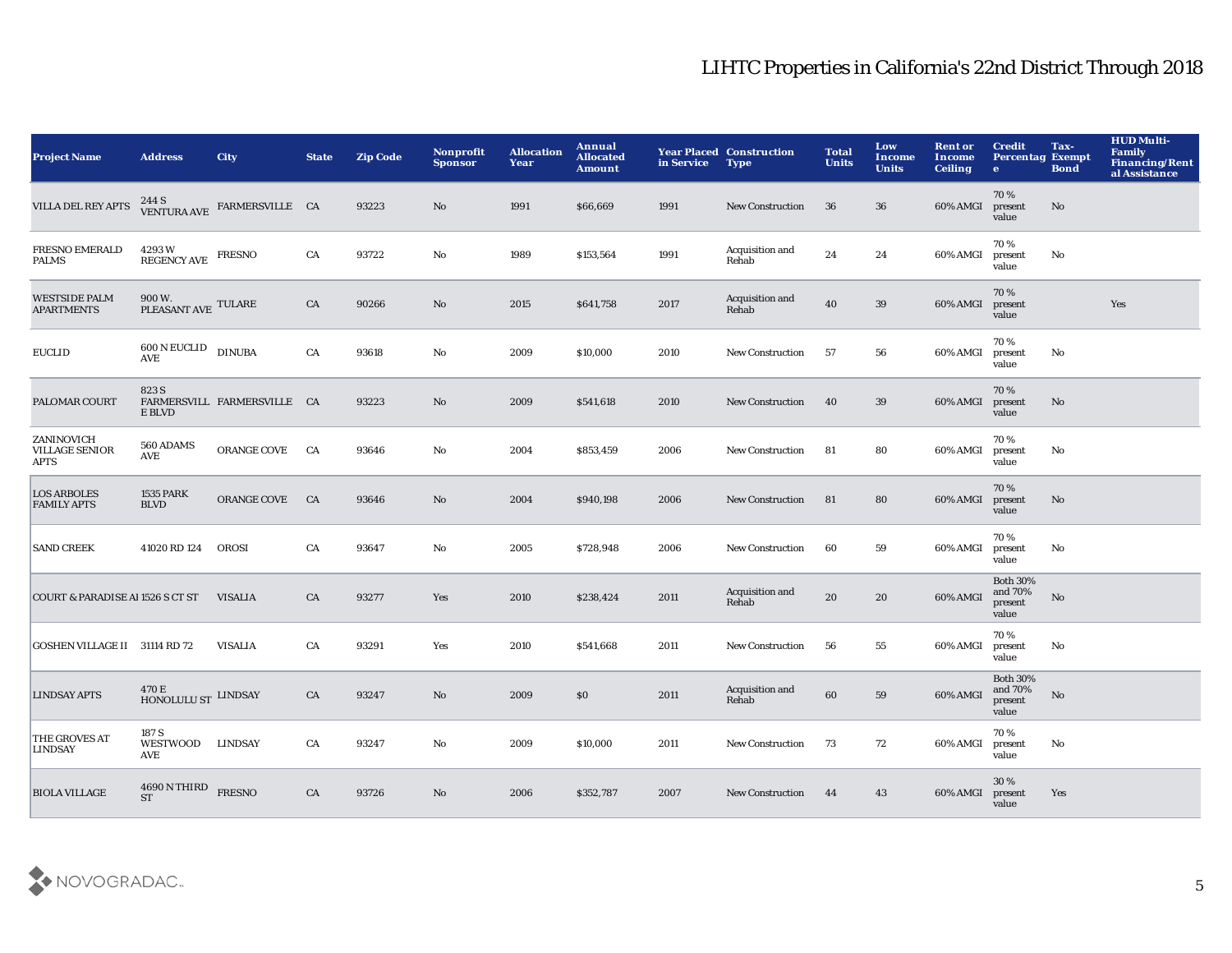| <b>Project Name</b>                                                               | <b>Address</b>                           | <b>City</b>     | <b>State</b> | <b>Zip Code</b> | <b>Nonprofit</b><br><b>Sponsor</b> | <b>Allocation</b><br>Year | Annual<br><b>Allocated</b><br><b>Amount</b> | in Service | <b>Year Placed Construction</b><br><b>Type</b> | <b>Total</b><br><b>Units</b> | Low<br>Income<br><b>Units</b> | <b>Rent or</b><br>Income<br><b>Ceiling</b> | <b>Credit</b><br><b>Percentag Exempt</b><br>$\bullet$ | Tax-<br><b>Bond</b>    | <b>HUD Multi-</b><br><b>Family</b><br><b>Financing/Rent</b><br>al Assistance |
|-----------------------------------------------------------------------------------|------------------------------------------|-----------------|--------------|-----------------|------------------------------------|---------------------------|---------------------------------------------|------------|------------------------------------------------|------------------------------|-------------------------------|--------------------------------------------|-------------------------------------------------------|------------------------|------------------------------------------------------------------------------|
| PARKSIDE COURT                                                                    | 351 DANIELLE<br>WAY                      | <b>WOODLAKE</b> | CA           | 93286           | No                                 | 2006                      | \$186,760                                   | 2007       | <b>New Construction</b>                        | 24                           | 23                            | 60% AMGI                                   | 30%<br>present<br>value                               | Yes                    |                                                                              |
| <b>ROSEWOOD VILLAS</b><br><b>APT HOMES</b>                                        | 40606 RD 128 CUTLER                      |                 | ${\rm CA}$   | 93615           | $\mathbf{N}\mathbf{o}$             | 2005                      | \$928,513                                   | 2007       | <b>New Construction</b>                        | 61                           | 60                            | 60% AMGI                                   | 70%<br>present<br>value                               | $\mathbf{N}\mathbf{o}$ |                                                                              |
| <b>TULE VISTA</b>                                                                 | 552 W ALPINE<br>PL                       | <b>TULARE</b>   | CA           | 93274           |                                    | 2010                      | \$563,743                                   | 2011       | <b>New Construction</b>                        | 57                           | 56                            | 60% AMGI                                   | 30%<br>present<br>value                               | Yes                    |                                                                              |
| <b>VALLEY OAKS APTS</b><br>PHASE II                                               | 351 N W ST                               | <b>TULARE</b>   | ${\rm CA}$   | 93274           | No                                 | 2009                      | \$0                                         | 2011       | <b>New Construction</b>                        | 72                           | 70                            | 60% AMGI                                   | 70%<br>present<br>value                               | $\mathbf{N}\mathbf{o}$ |                                                                              |
| TULARE PORTFOLIO 41334 RD 127                                                     |                                          | OROSI           | CA           | 93647           | $\mathbf{No}$                      | 2011                      | \$367,410                                   | 2011       | <b>Both New</b><br>Construction and<br>A/R     | 160                          | 156                           | 60% AMGI                                   | 30%<br>present<br>value                               | Yes                    |                                                                              |
| <b>WEST TRAIL APTS</b>                                                            | 360 N W ST                               | <b>TULARE</b>   | CA           | 93274           | No                                 | 2010                      | \$1,000,368                                 | 2011       | <b>New Construction</b>                        | 48                           | 48                            | 60% AMGI                                   | 70%<br>present<br>value                               | No                     | No                                                                           |
| <b>SEQUOIA VILLAS</b>                                                             | $269$ ALAMEDA $\,$ LINDSAY<br><b>CIR</b> |                 | CA           | 93247           | Yes                                | 2012                      | \$416,099                                   | 2012       | <b>New Construction</b>                        | 18                           | ${\bf 18}$                    | 60% AMGI                                   | 70%<br>present<br>value                               | No                     | No                                                                           |
| <b>VILLA ESCONDIDO</b>                                                            | 1555<br>TANGERINE<br><b>DR</b>           | ORANGE COVE     | CA           | 93646           | No                                 | 2005                      | \$874,913                                   | 2007       | <b>New Construction</b>                        | 81                           | 80                            | 60% AMGI                                   | 70%<br>present<br>value                               | No                     |                                                                              |
| <b>HARVARD COURT</b><br>APT HOMES PHASE I HARVARD AVE LINDSAY                     | 328 S                                    |                 | ${\rm CA}$   | 93247           | Yes                                | 2005                      | \$1,059,946                                 | 2007       | <b>New Construction</b>                        | 81                           | 80                            | 60% AMGI                                   | 70%<br>present<br>value                               | $\rm No$               | $\mathbf{N}\mathbf{o}$                                                       |
| VALLEY OAKS APT HO! 351 N W ST                                                    |                                          | <b>TULARE</b>   | CA           | 93274           | Yes                                | 2005                      | \$949,736                                   | 2007       | <b>New Construction</b>                        | 81                           |                               | 80 60% AMGI                                | 70%<br>present<br>value                               | No                     | No                                                                           |
| WOODLAKE MANOR A <sup>200</sup> E SIERRA WOODLAKE                                 |                                          |                 | ${\rm CA}$   | 93286           |                                    | 2007                      | \$107,824                                   | 2008       | Acquisition and<br>Rehab                       | 44                           | 43                            | 60% AMGI                                   | 30%<br>present<br>value                               | Yes                    |                                                                              |
| GATEWAY VILLAGE (F/ $_{\mbox{AVE}}^{200\mbox{ N} \mbox{ STEVEN}}$ FARMERSVILLE CA |                                          |                 |              | 93223           | $\mathbf{N}\mathbf{o}$             | 2007                      | \$909,899                                   | 2008       | <b>New Construction</b>                        | 48                           | 47                            | 60% AMGI                                   | 70%<br>present<br>value                               | $\mathbf{N}\mathbf{o}$ |                                                                              |
| HARVARD COURT APT HARVARD AVE LINDSAY                                             |                                          |                 | CA           | 93247           | No                                 | 2007                      | \$558,248                                   | 2008       | <b>New Construction</b>                        | 40                           | 40                            | 60% AMGI                                   | 70%<br>present<br>value                               | No                     |                                                                              |

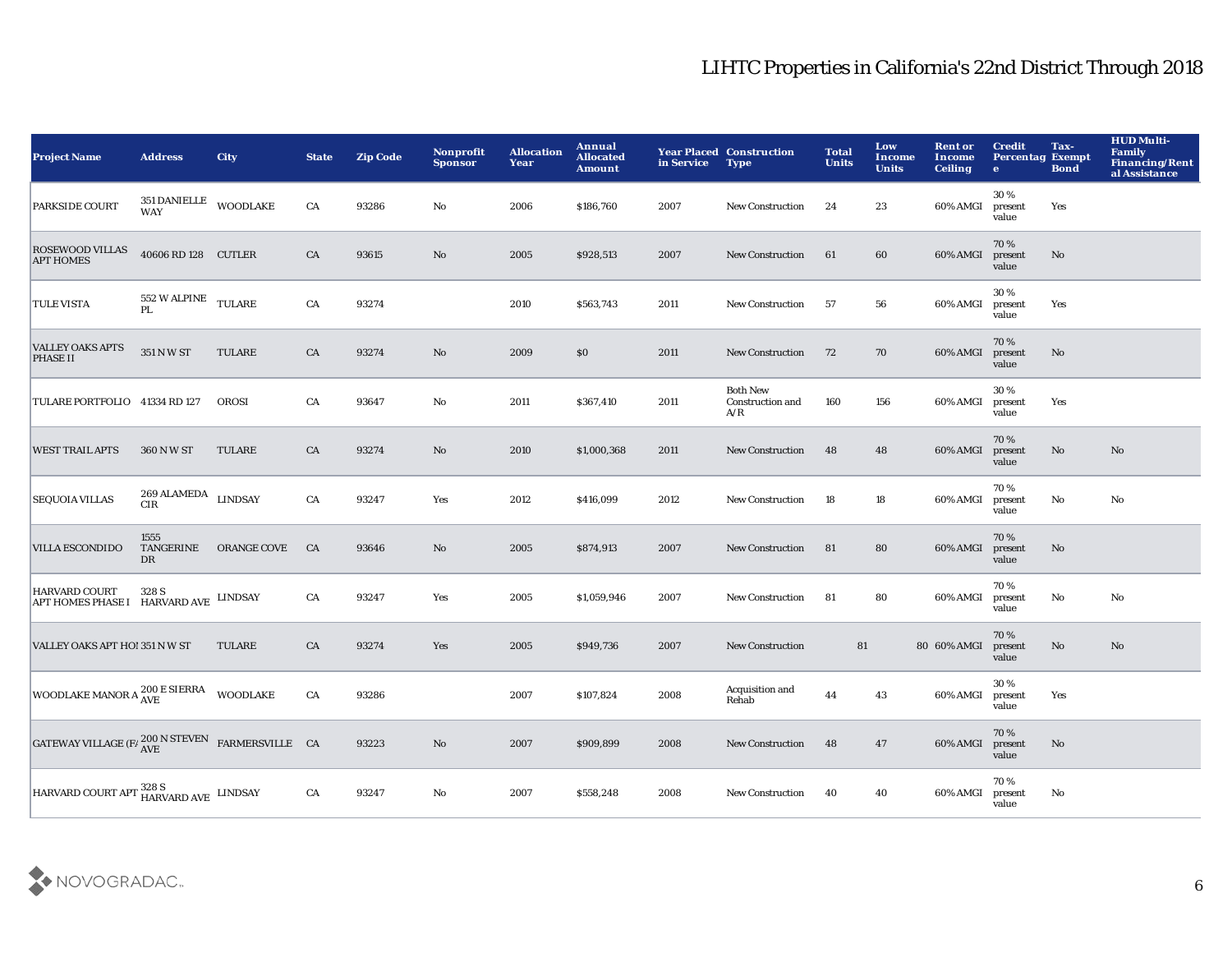| <b>Project Name</b>                            | <b>Address</b>                                       | <b>City</b>    | <b>State</b> | <b>Zip Code</b> | Nonprofit<br><b>Sponsor</b> | <b>Allocation</b><br>Year | Annual<br><b>Allocated</b><br><b>Amount</b> | in Service | <b>Year Placed Construction</b><br><b>Type</b> | <b>Total</b><br><b>Units</b> | Low<br><b>Income</b><br><b>Units</b> | <b>Rent or</b><br>Income<br><b>Ceiling</b> | <b>Credit</b><br><b>Percentag Exempt</b><br>$\bullet$ | Tax-<br><b>Bond</b>    | <b>HUD Multi-</b><br><b>Family</b><br><b>Financing/Rent</b><br>al Assistance |
|------------------------------------------------|------------------------------------------------------|----------------|--------------|-----------------|-----------------------------|---------------------------|---------------------------------------------|------------|------------------------------------------------|------------------------------|--------------------------------------|--------------------------------------------|-------------------------------------------------------|------------------------|------------------------------------------------------------------------------|
| <b>BRAVO VILLAGE</b>                           | 250 S OAK ST WOODLAKE                                |                | CA           | 93286           | Yes                         | 2011                      | \$815,566                                   | 2013       | <b>New Construction</b>                        | 60                           | 59                                   | 60% AMGI                                   | 70%<br>present<br>value                               | No                     | Yes                                                                          |
| <b>LIBERTY FAMILY</b><br><b>APTS</b>           | 548 E<br>$\widehat{\mbox{HONOLULU}}$ ST $\,$ LINDSAY |                | CA           | 93247           | No                          | 2006                      | \$538,488                                   | 2008       | <b>New Construction</b>                        | 43                           | 42                                   | 60% AMGI                                   | 70%<br>present<br>value                               | No                     |                                                                              |
| NORTH PARK APTS II CRAWFORD                    | 1435 N<br><b>AVE</b>                                 | <b>DINUBA</b>  | CA           | 93618           |                             | 2005                      | \$428,783                                   | 2008       | <b>New Construction</b>                        | 81                           |                                      | 80 60% AMGI                                | 30 %<br>present<br>value                              | Yes                    |                                                                              |
| WOODLAKE FAMILY A 702 W SIERRA WOODLAKE        |                                                      |                | CA           | 93286           | $\mathbf{No}$               | 2007                      | \$934,332                                   | 2008       | <b>New Construction</b>                        | 68                           | 67                                   | 60% AMGI                                   | 70%<br>present<br>value                               | No                     |                                                                              |
| VILLAGE GROVE APTS FARMERSVILL FARMERSVILLE CA | 675 S<br>E BLVD                                      |                |              | 93223           |                             | 2007                      | \$114,706                                   | 2009       | Acquisition and<br>Rehab                       | 48                           | 47                                   | 60% AMGI                                   | 30%<br>present<br>value                               | Yes                    |                                                                              |
| <b>VALLE VERDE APTS</b>                        | 750 SECOND<br><b>ST</b>                              | ORANGE COVE    | CA           | 93646           | $\mathbf {No}$              | 2002                      | \$1,078,785                                 | 2004       | <b>New Construction</b>                        | 73                           | 72                                   | 60% AMGI                                   | 70%<br>present<br>value                               | $\mathbf{N}\mathbf{o}$ |                                                                              |
| <b>ASPEN APTS</b><br>(TULARE)                  | 2100 S<br><b>LASPINA ST</b>                          | TULARE         | CA           | 93274           | Yes                         | 2012                      | \$556,785                                   | 2013       | New Construction                               | 47                           | 46                                   | 60% AMGI                                   | 70%<br>present<br>value                               | No                     | No                                                                           |
| <b>VISCAYA GARDENS</b>                         | 1000<br><b>ROSEMARY</b><br><b>AVE</b>                | <b>DINUBA</b>  | CA           | 93618           | Yes                         | 2012                      | \$337,612                                   | 2013       | <b>New Construction</b>                        | 48                           | 47                                   | 60% AMGI                                   | 30%<br>present<br>value                               | Yes                    | No                                                                           |
| <b>BRIERWOOD COURT</b>                         | 4402 W<br>AVALON AVE                                 | <b>FRESNO</b>  | CA           | 93722           | No                          | 2003                      | \$222,263                                   | 2004       | Acquisition and<br>Rehab                       | 74                           | 73                                   | 60% AMGI                                   | 30%<br>present<br>value                               | Yes                    |                                                                              |
| <b>LINDSAY FAMILY</b><br>APTS                  | 151 N<br>WESTWOOD<br><b>AVE</b>                      | <b>LINDSAY</b> | CA           | 93247           | No                          | 2003                      | \$723,923                                   | 2005       | New Construction                               | 61                           | 60                                   | 60% AMGI                                   | 70%<br>present<br>value                               | No                     |                                                                              |
| <b>WILLOWS (CLOVIS)</b>                        | 865W<br>GETTYSBURG CLOVIS<br><b>AVE</b>              |                | CA           | 93612           | No                          | 2003                      | \$276,036                                   | 2005       | <b>New Construction</b>                        | 76                           | 76                                   | 60% AMGI                                   | 30%<br>present<br>value                               | Yes                    |                                                                              |
| <b>DINUBA SENIOR</b><br><b>APTS</b>            | 350 N M ST                                           | <b>DINUBA</b>  | CA           | 93618           | Yes                         | 2011                      | \$818,767                                   | 2013       | <b>New Construction</b>                        | 62                           | 61                                   | 60% AMGI                                   | 70%<br>present<br>value                               | No                     | No                                                                           |
| <b>IVANHOE FAMILY</b><br><b>APTS</b>           | 15999 AVE 327 IVANHOE                                |                | CA           | 93235           | Yes                         | 2011                      | \$443,867                                   | 2013       | <b>New Construction</b>                        | 72                           | 71                                   | 60% AMGI                                   | 30%<br>present<br>value                               | <b>Yes</b>             | No                                                                           |

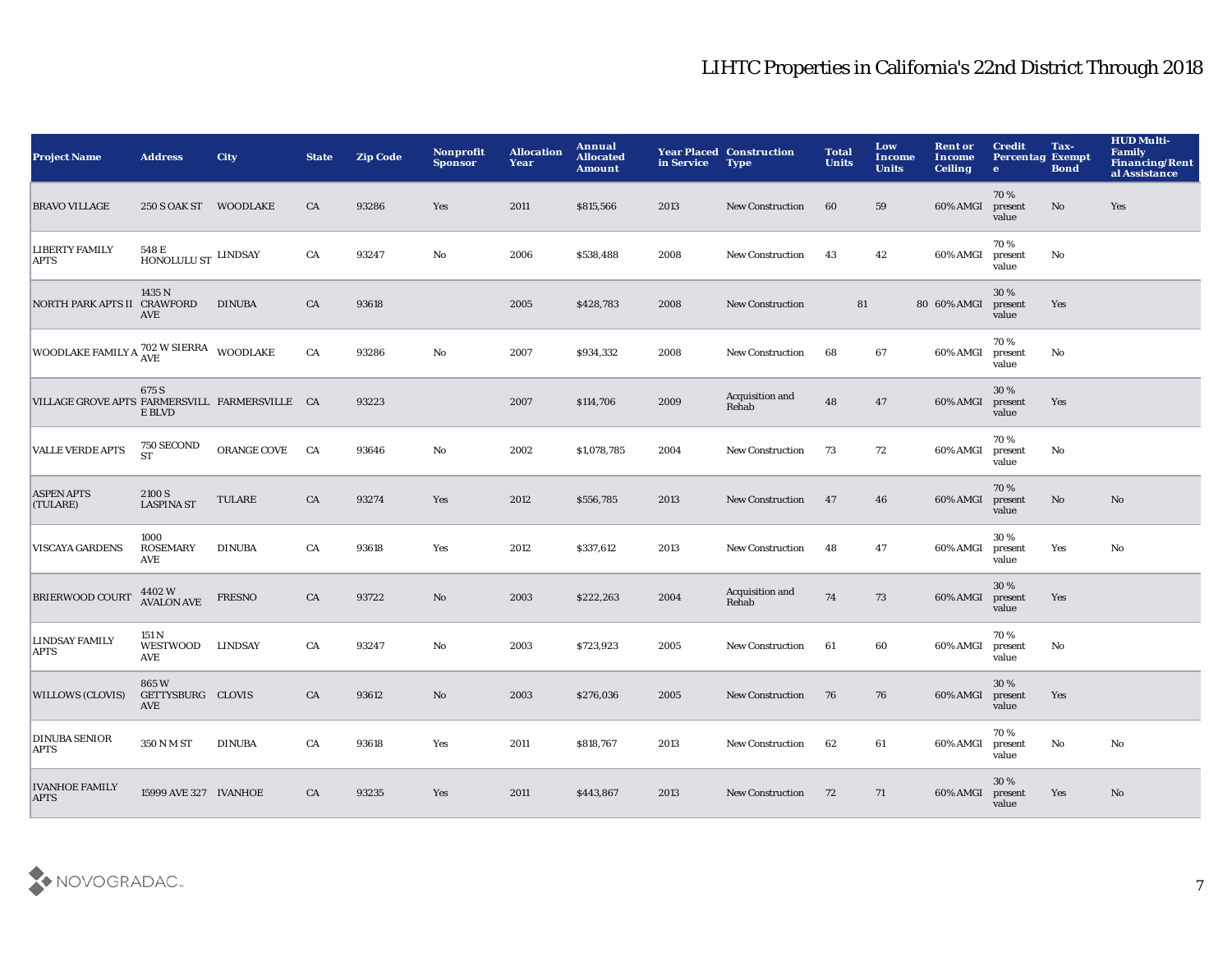| <b>Project Name</b>                                                                                                                                                                                       | <b>Address</b>                                                       | City               | <b>State</b> | <b>Zip Code</b> | <b>Nonprofit</b><br><b>Sponsor</b> | <b>Allocation</b><br>Year | Annual<br><b>Allocated</b><br><b>Amount</b> | in Service | <b>Year Placed Construction</b><br><b>Type</b> | <b>Total</b><br><b>Units</b> | Low<br><b>Income</b><br><b>Units</b> | <b>Rent or</b><br><b>Income</b><br><b>Ceiling</b> | <b>Credit</b><br><b>Percentag Exempt</b><br>$\bullet$ | Tax-<br><b>Bond</b> | <b>HUD Multi-</b><br><b>Family</b><br><b>Financing/Rent</b><br>al Assistance |
|-----------------------------------------------------------------------------------------------------------------------------------------------------------------------------------------------------------|----------------------------------------------------------------------|--------------------|--------------|-----------------|------------------------------------|---------------------------|---------------------------------------------|------------|------------------------------------------------|------------------------------|--------------------------------------|---------------------------------------------------|-------------------------------------------------------|---------------------|------------------------------------------------------------------------------|
| <b>REEDLEY FAMILY</b><br><b>APTS</b>                                                                                                                                                                      | 1110 S I ST                                                          | <b>REEDLEY</b>     | CA           | 93654           | Yes                                | 2013                      | \$540,584                                   | 2014       | New Construction                               | 48                           | 47                                   | 60% AMGI                                          | 70%<br>present<br>value                               | No                  | No                                                                           |
| <b>KINGS RIVER</b><br><b>COMMONS</b>                                                                                                                                                                      | 2020 E.<br><b>DINUBA</b><br><b>AVENUE</b>                            | <b>REEDLEY</b>     | ${\rm CA}$   | 93654           | Yes                                | 2013                      | \$686,973                                   | 2014       | <b>New Construction</b>                        | 59                           | 59                                   | 60% AMGI                                          | 70%<br>present<br>value                               | No                  | No                                                                           |
| VIKING VILLAGE FRES CHESTNUT                                                                                                                                                                              | 4250<br><b>AVENUE</b>                                                | <b>FRESNO</b>      | CA           | 93631           | Yes                                | 2013                      | \$423,798                                   | 2014       | Acquisition and<br>Rehab                       | 40                           |                                      | 39 60% AMGI                                       | 70%<br>present<br>value                               | No                  | Yes                                                                          |
| ORANGE COVE RENTA 791 I STREET                                                                                                                                                                            |                                                                      | <b>ORANGE COVE</b> | CA           | 93646           | Yes                                | 2013                      | \$1,468,394                                 | 2015       | Acquisition and<br>Rehab                       | 90                           | 87                                   | 60% AMGI                                          | <b>Both 30%</b><br>and 70%<br>present<br>value        | No                  | Yes                                                                          |
| RIVERLAND APARTME SPRINGFIELD REEDLEY                                                                                                                                                                     | 990 E.<br><b>AVENUE</b>                                              |                    | CA           | 93654           | No                                 | 2014                      | \$513,905                                   | 2015       | Acquisition and<br>Rehab                       | 76                           | 75                                   | 60% AMGI                                          | <b>Both 30%</b><br>and 70%<br>present<br>value        | No                  | No                                                                           |
| BELMONT FAMILY APA 1110 W. PALM                                                                                                                                                                           |                                                                      | <b>EXETER</b>      | CA           | 93221           | No                                 | 2015                      | \$393,325                                   | 2016       | <b>New Construction</b>                        | 25                           | 24                                   | 60% AMGI                                          | 70%<br>present<br>value                               | No                  | $\mathbf{N}\mathbf{o}$                                                       |
| EL MONTE WEST<br><b>APARTMENTS</b>                                                                                                                                                                        | 999 WEST EL<br><b>MONTE WAY</b>                                      | <b>DINUBA</b>      | CA           | 93618           | No                                 | 2015                      | \$297,915                                   | 2016       | Acquisition and<br>Rehab                       | 40                           | 39                                   | 60% AMGI                                          | <b>Both 30%</b><br>and 70%<br>present<br>value        | No                  | No                                                                           |
| ORCHARD VILLAGE<br><b>APARTMENTS</b>                                                                                                                                                                      | <b>1555 EAST</b><br>SOUTH<br><b>AVENUE</b>                           | ORANGE COVE        | CA           | 93646           | No                                 | 2014                      | \$1,188,267                                 | 2016       | Acquisition and<br>Rehab                       | 189                          | 186                                  | 60% AMGI                                          | <b>Both 30%</b><br>and 70%<br>present<br>value        | No                  | $\mathbf{N}\mathbf{o}$                                                       |
| <b>EL CAZADOR</b><br><b>APARTMENTS</b>                                                                                                                                                                    | 4851 NORTH<br><b>CEDAR</b><br><b>AVENUE</b>                          | <b>FRESNO</b>      | CA           | 93726           | Yes                                | 2015                      | \$439,514                                   | 2016       | Acquisition and<br>Rehab                       | 100                          | 99                                   | 60% AMGI                                          | 30%<br>present<br>value                               |                     | Yes                                                                          |
|                                                                                                                                                                                                           |                                                                      |                    |              |                 |                                    |                           |                                             |            |                                                |                              |                                      |                                                   |                                                       |                     |                                                                              |
| 100 Projects Reported                                                                                                                                                                                     |                                                                      |                    |              |                 |                                    |                           | \$38,032,957                                |            |                                                | 7,014                        | 6,069                                |                                                   |                                                       |                     |                                                                              |
|                                                                                                                                                                                                           | Location: California's 22nd District (Congressional District, 116th) |                    |              |                 |                                    |                           |                                             |            |                                                |                              |                                      |                                                   |                                                       |                     |                                                                              |
| Note: the values and totals are provided as a reference and the validity of the data cannot be guaranteed. All data should be verified with the HUD website before using it in the decisionmaking process |                                                                      |                    |              |                 |                                    |                           |                                             |            |                                                |                              |                                      |                                                   |                                                       |                     |                                                                              |